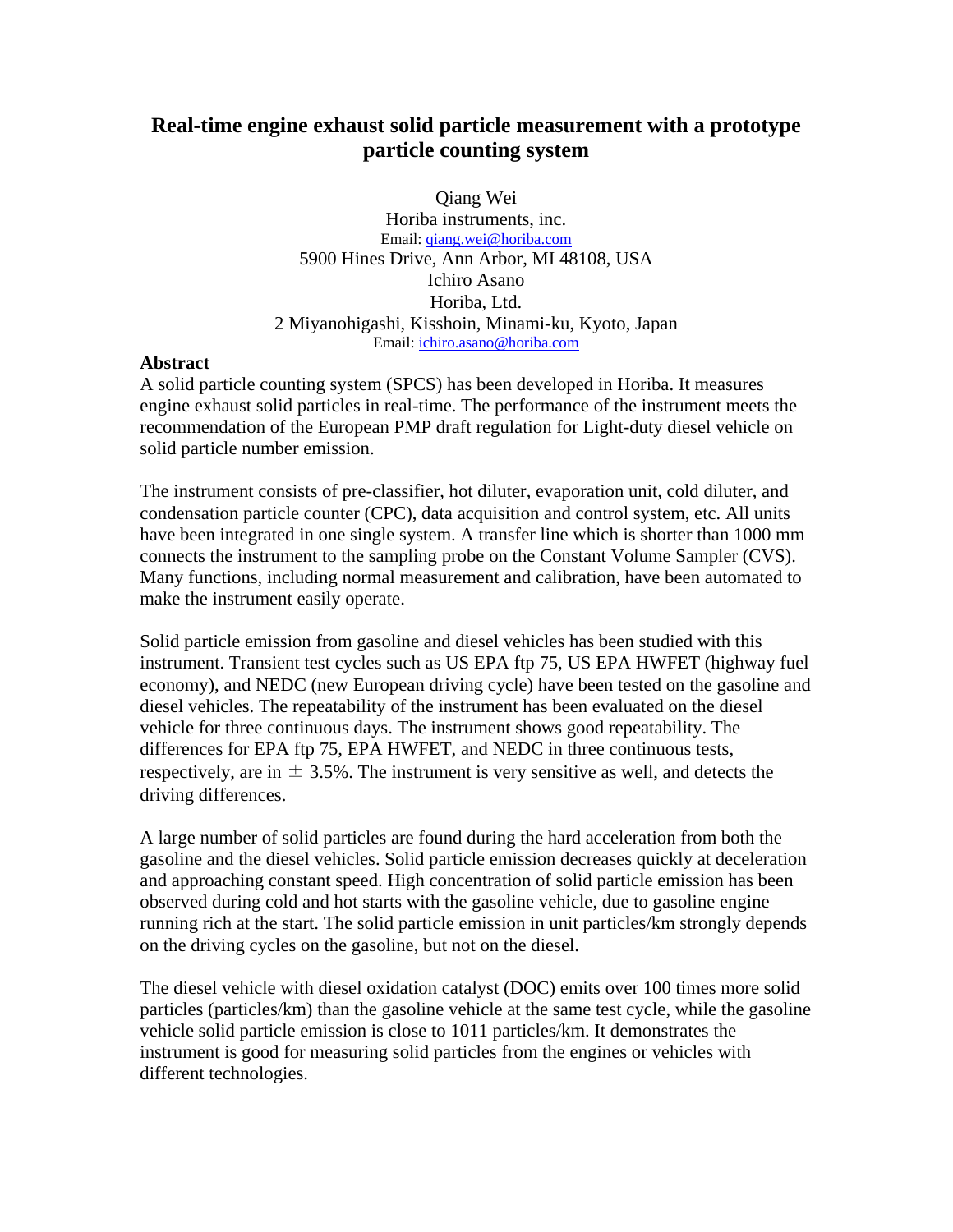# *Real-time engine exhaust solid particle time engine exhaust solid particle measurement with a prototype particle measurement with a prototype particle counting system counting system*

**Qiang We Qiang Wei HORIBA INSTRUMENTS INC. 5900 Hines Drive, Ann Arbor, Michigan, USA 5900 Hines Drive, Ann Arbor, USA**

**Ichiro Asano Ichiro Asano**

**HORIBA, Ltd. HORIBA, Ltd. 2 Miyanohigashi, Kisshoin, Minami 2 Miyanohigashi, Kisshoin, Minami-ku, Kyoto, Japan ku, Kyoto, Japan**

**9th ETH-Conference on Combustion Generated Nanoparticles August 15th – 17th, 2005 ETH Hönggerberg, Zürich, Switzerland**

**HORIBA**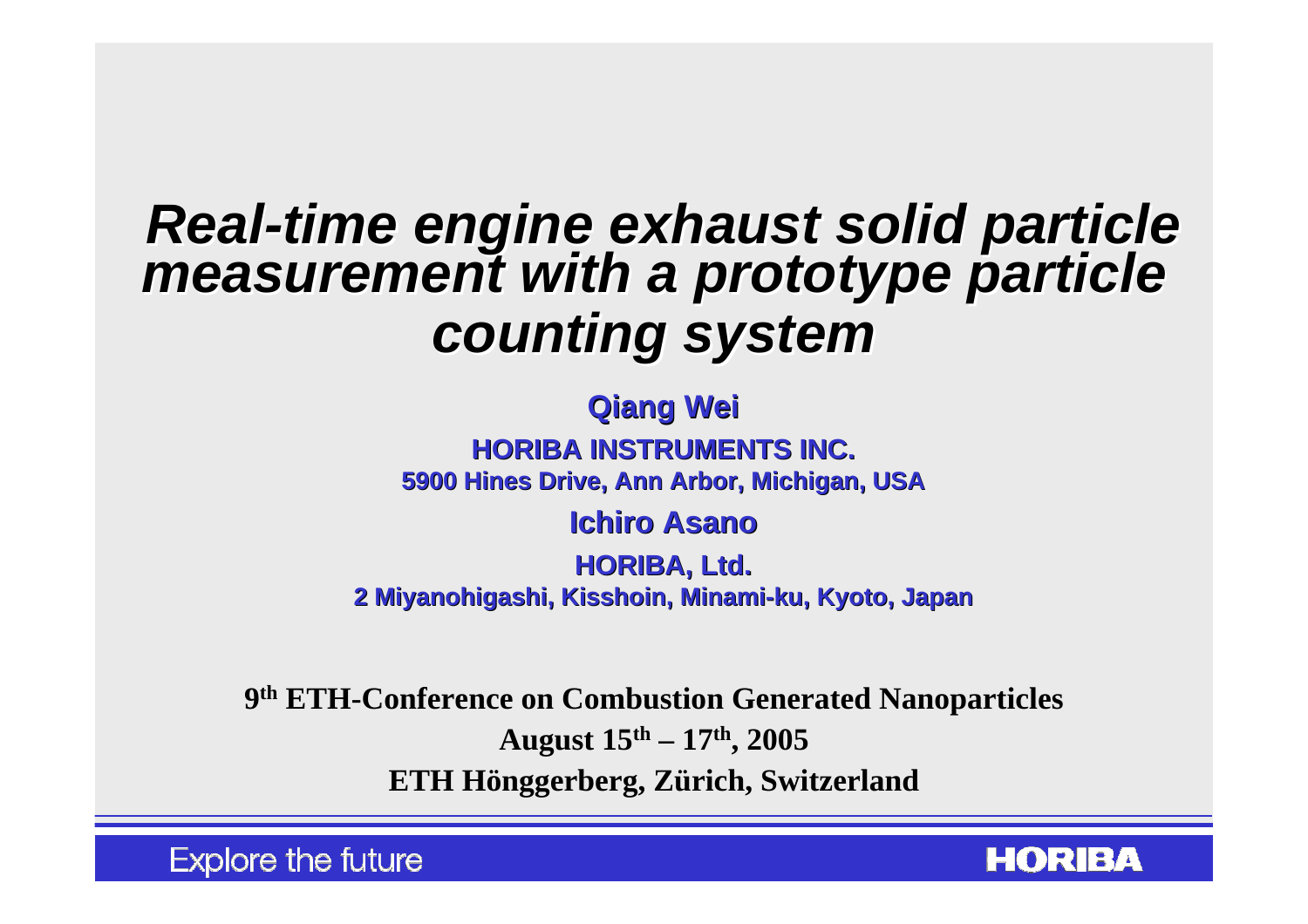A solid particle counting system (SPCS) has been developed in Horiba. It measures engine<br>exhaust solid particles in real-time. The performance of the instrument meets the recommendation<br>of the European PMP draft regulation

The instrument consists of pre-classifier, hot diluter, evaporation unit, cold diluter, and condensation particle counter (CPC), data acquisition and control system, etc. All units have been integrated in one single system. A transfer line which is shorter than 1000 mm connects the instrument to the sampling probe on the Constant Volume Sampler (CVS). Many functions, including normal measurement and calibration, have been automated to make the instrument easily operate.

Solid particle emission from gasoline and diesel vehicles has been studied with this instrument.<br>Transient test cycles such as US EPA ftp 75, US EPA HWFET (highway fuel economy), and NEDC<br>(new European driving cycle) have in three continuous tests, respectively, are in  $\pm$  3.5%. The instrument is very sensitive as well, and detects the driving differences.

A large number of solid particles are found during the hard acceleration from both the gasoline and the diesel vehicles. Solid particle emission decreases quickly at deceleration and approaching constant speed. High concentration of solid particle emission has been observed during cold and<br>hot starts with the gasoline vehicle, due to gasoline engine running rich at the start. The solid<br>particle emission in unit pa not on the diesel.

The diesel vehicle with diesel oxidation catalyst (DOC) emits over 100 times more solid particles (particles/km) than the gasoline vehicle at the same test cycle, while the gasoline vehicle solid particle emission is close to  $10^{11}$  particles/km. It demonstrates the instrument is good for measuring solid particles f

#### **Explore the future**

#### **HORIBA**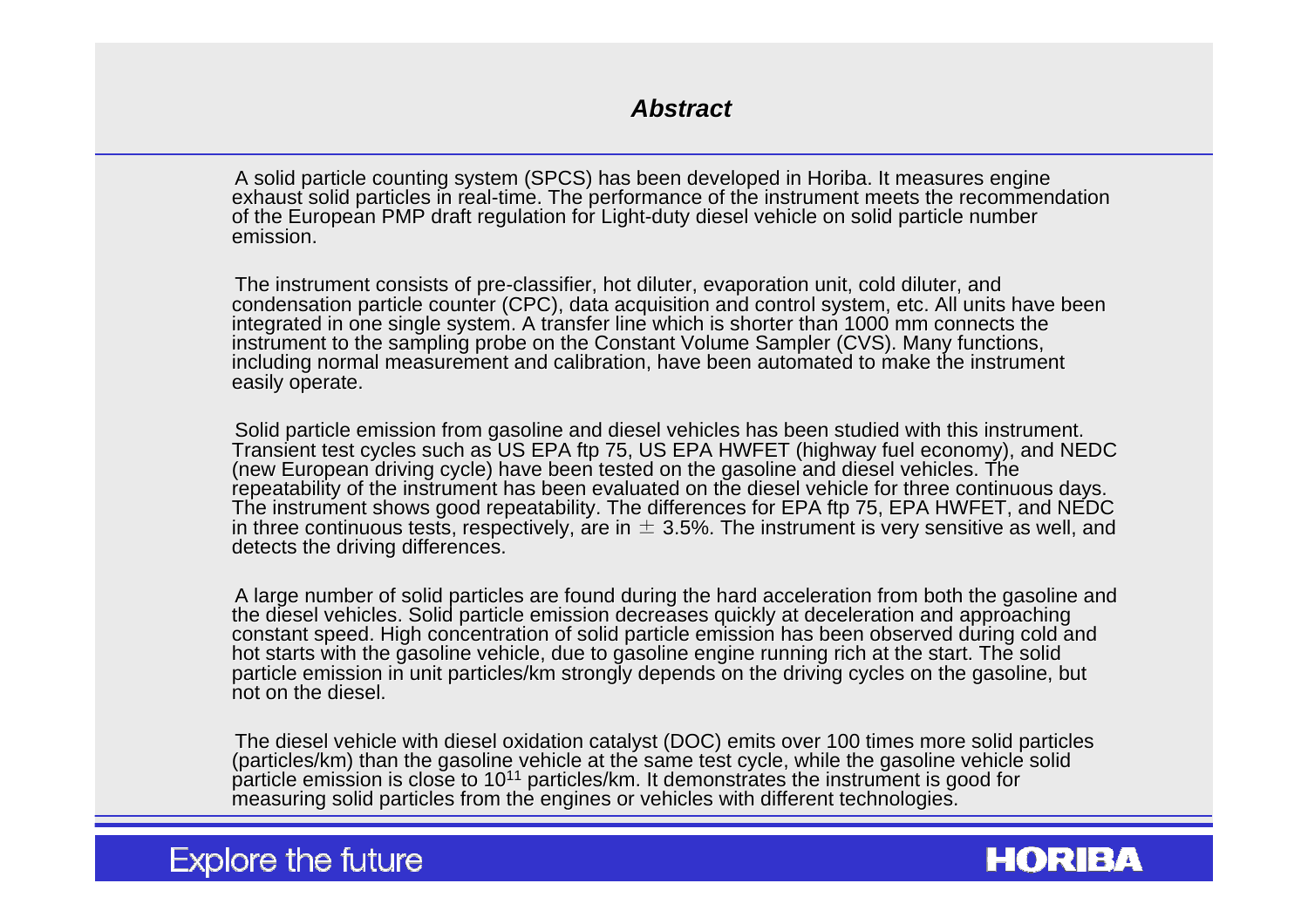

#### **Background Background**

- **Diesel aerosol**
- ♦ **Draft regulation**
- **SPCS design SPCS design**
- **Performance and vehicle tests Performance and vehicle tests**
- **Conclusions Conclusions**

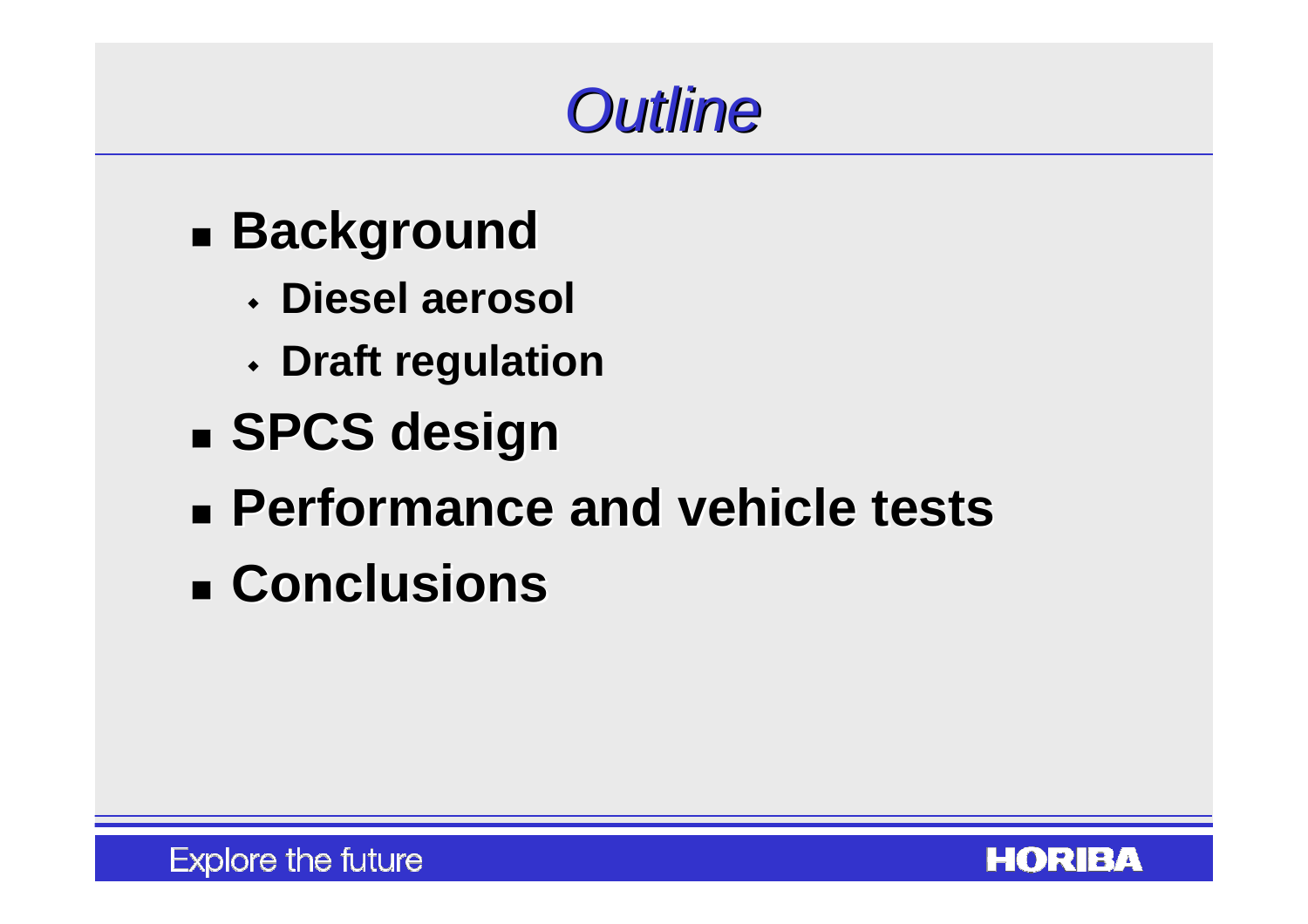

*Typical diesel aerosol Typical diesel aerosol size distribution size distribution*



Reference: Kittelson D. B., J. Aeros ol Sci., 28: 575-580, 1998

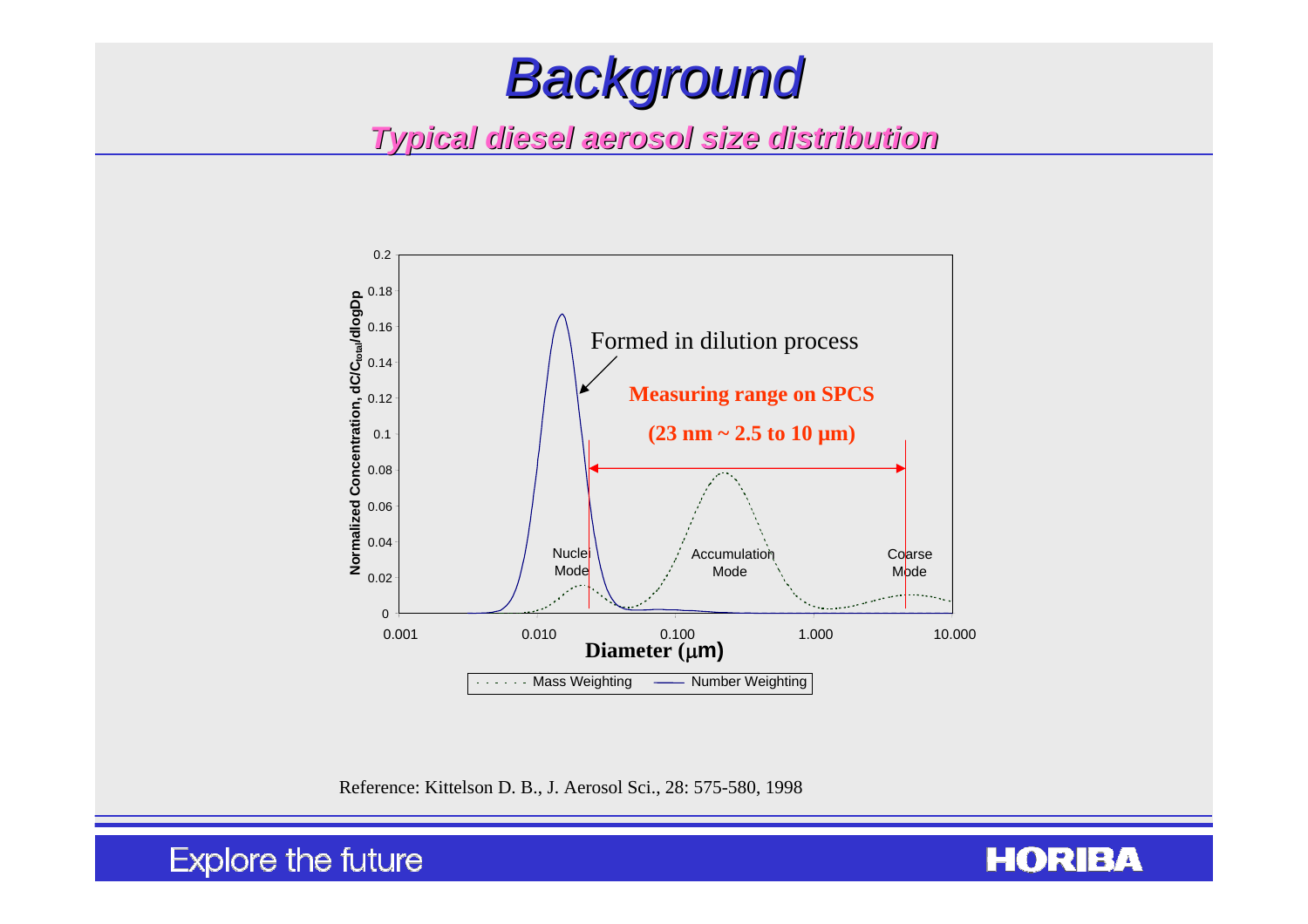*Draft regulation Draft regulation*

#### **PMP draft regulation PMP draft regulation**

- ♦ **Sampling from CVS**
- **Solid particle number only**
- **Size: 23**  ± **3 ~ in 2,500 ~ 10,000 nm**
- ♦ **Hot dilution on the first stage**
- ◆ **Cold dilution after evaporation unit**
- **No maximum limit**
- **No effective date**

Reference: Conclusions on improving particulate mass measurement procedures and new particle number measurement procedures relative to the requirements of the 05 series of a mendments to regulation No. 83, GRPE-48-11-Rev. 1, 2004

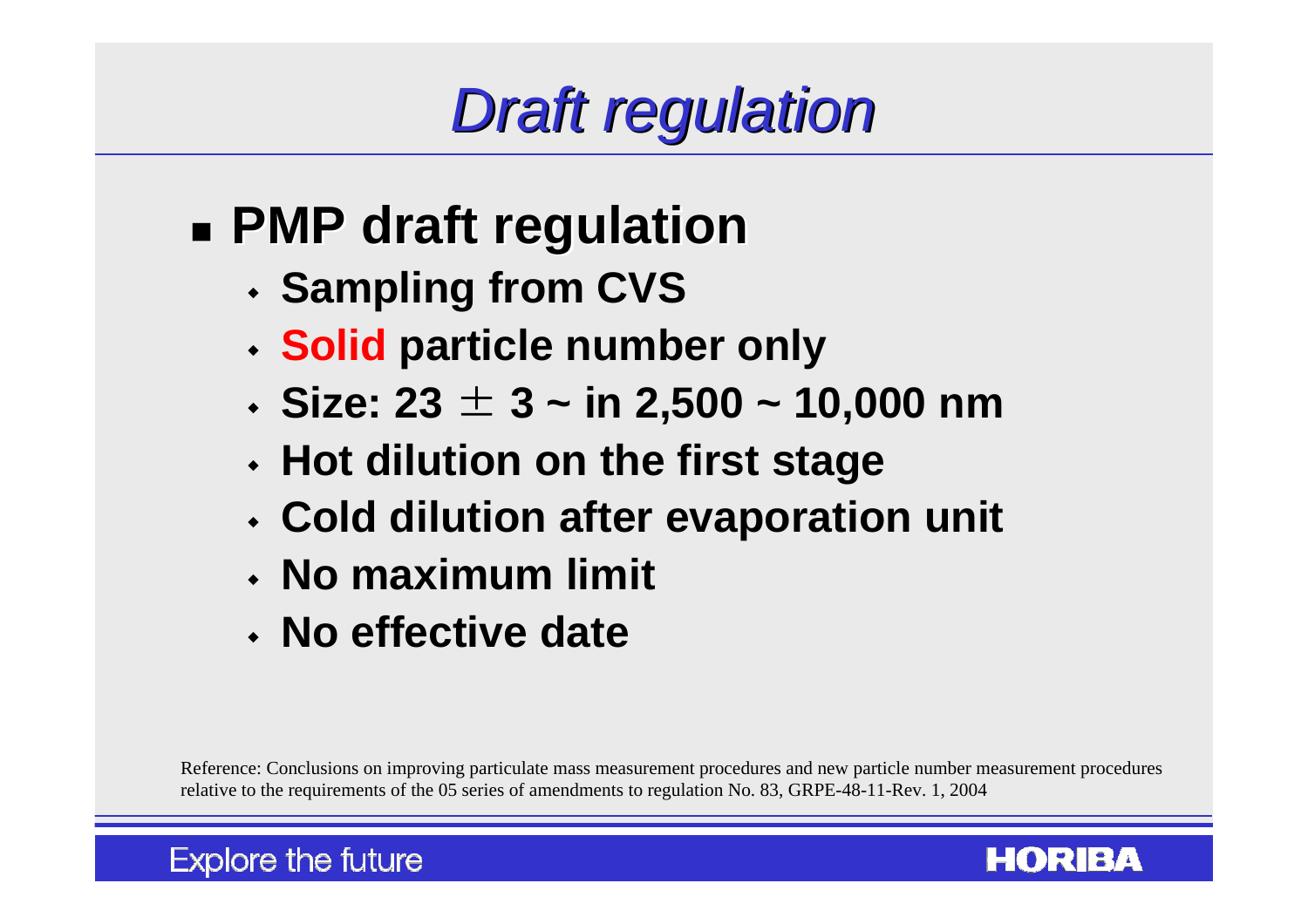*SPCS design SPCS design*

#### **Objectives: Objectives:**

- ♦ **Integrate dilution system, evaporation unit, calibration, and CPC in one system**
- ◆ **Reliable, repeatable, and accurate**
- ♦ **Operate and control easily**
- **Work for vehicles with different technologies**
- ♦ **Follow PMP draft regulation**

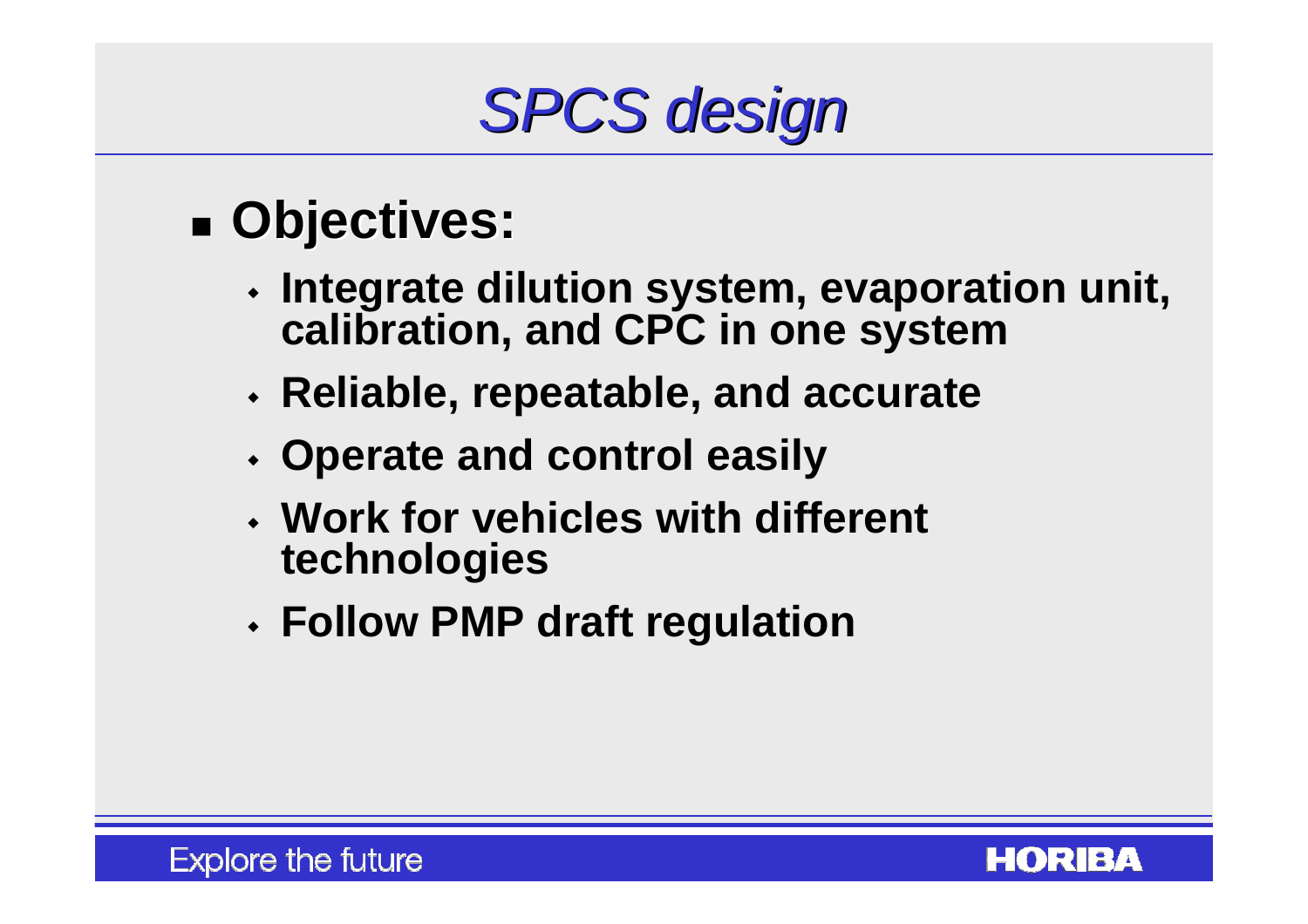### *SPCS overview SPCS overview*



#### **HORIBA**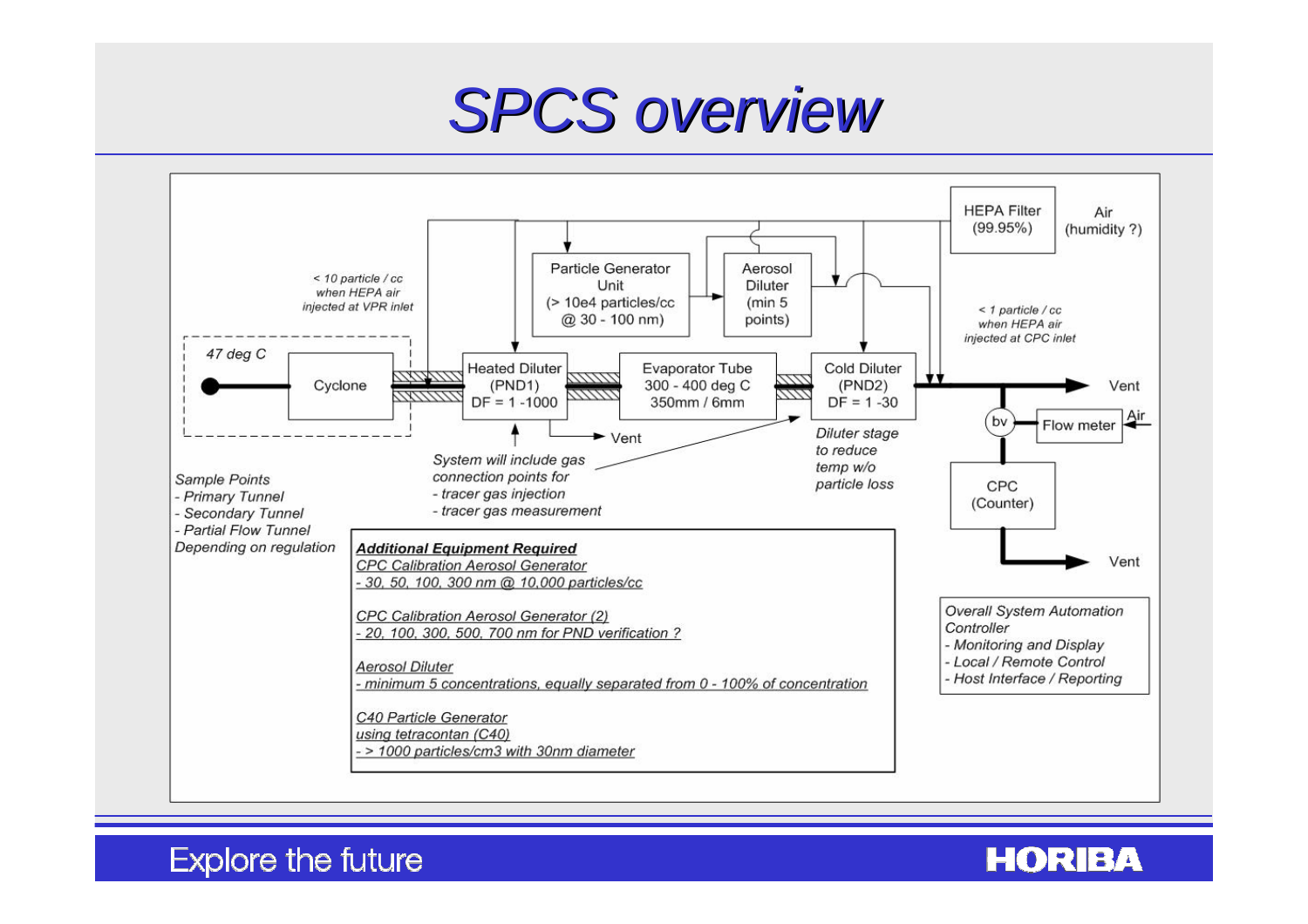*Prototype SPCS Prototype SPCS*



Front

Back

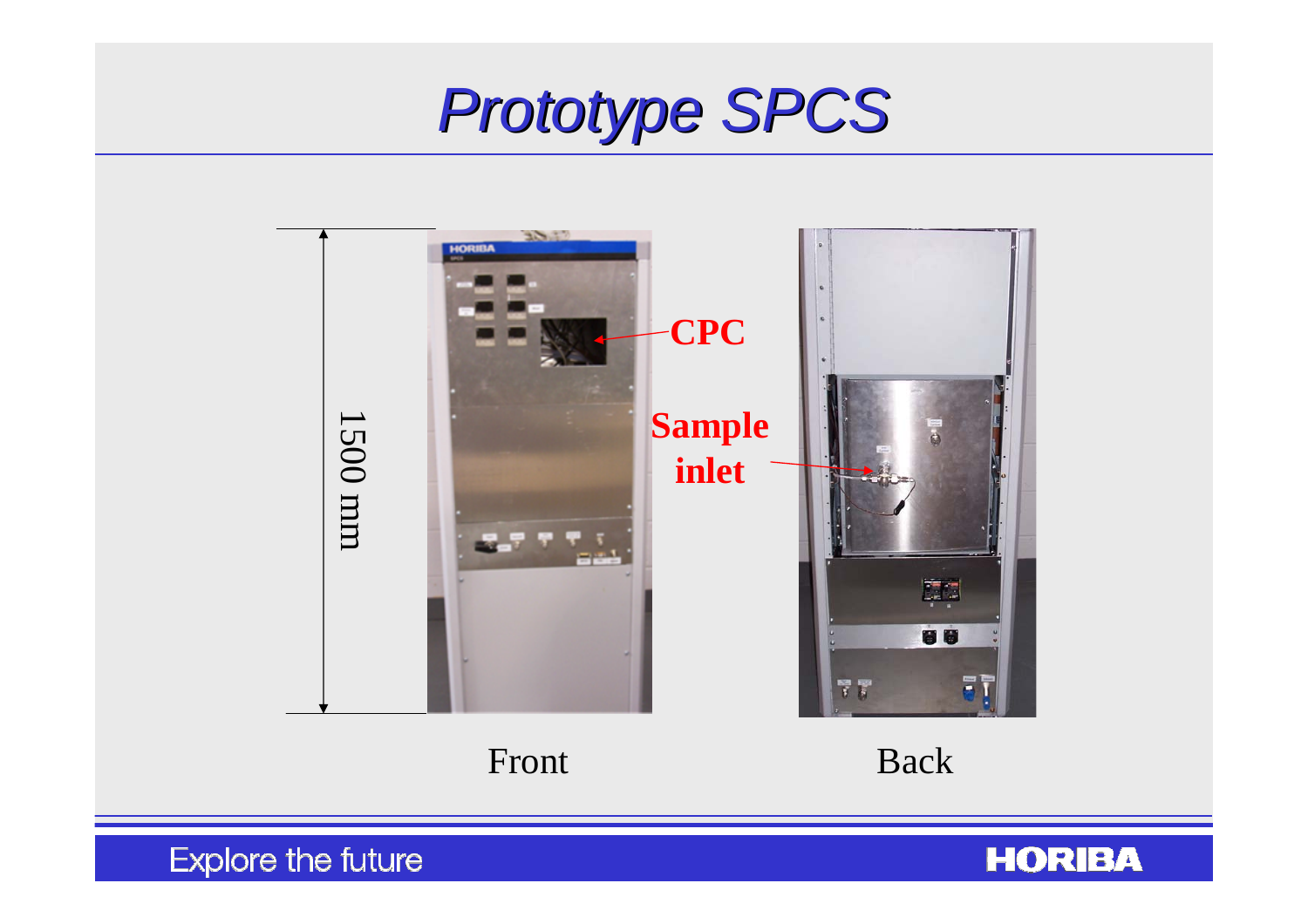### *New TSI Instrumentation New TSI Instrumentation Condensation particle counter (CPC) Condensation particle counter (CPC)*



•**Measures particle number concentration in real-time**

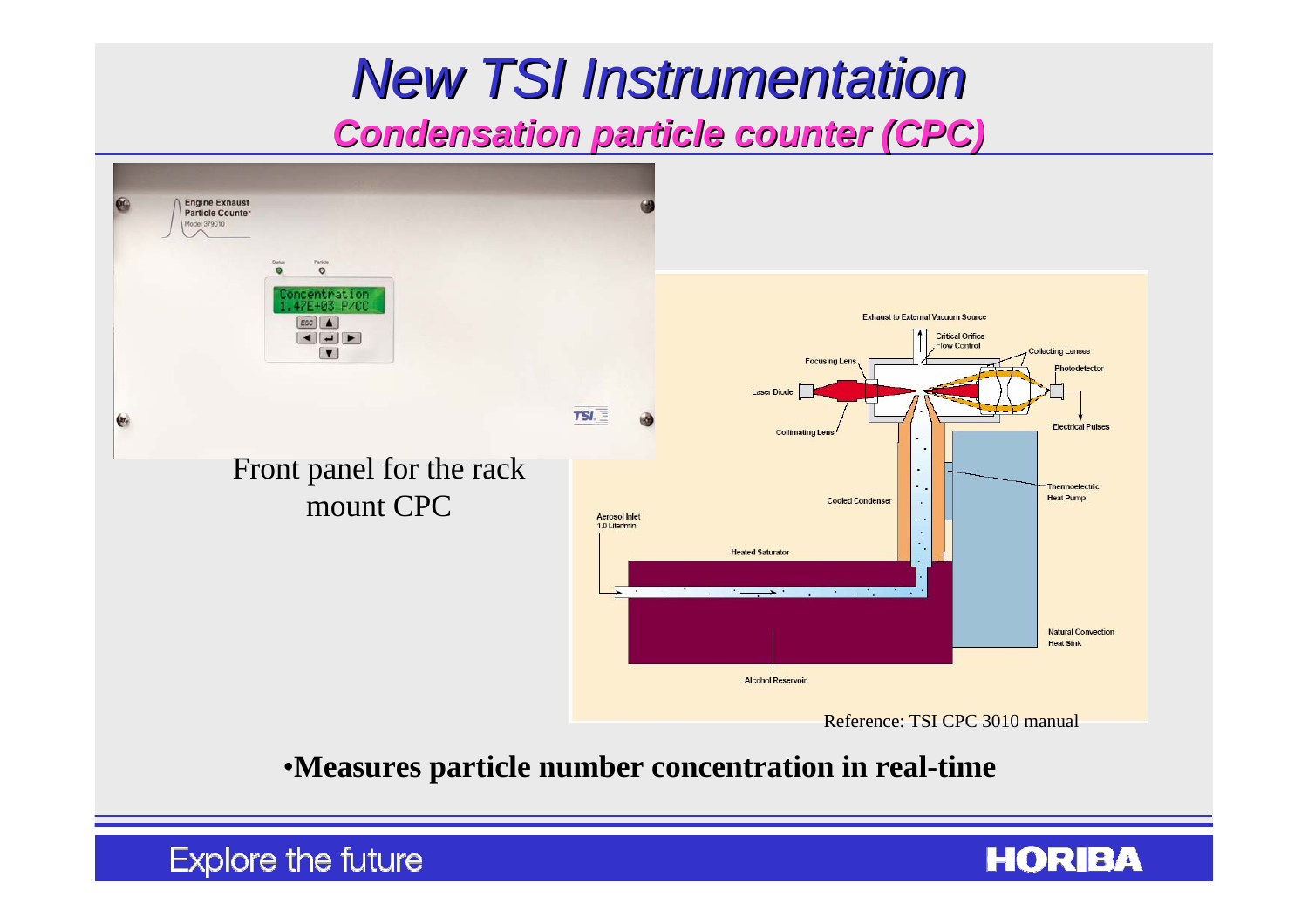## *TSI CPC for PMP program TSI CPC for PMP program*



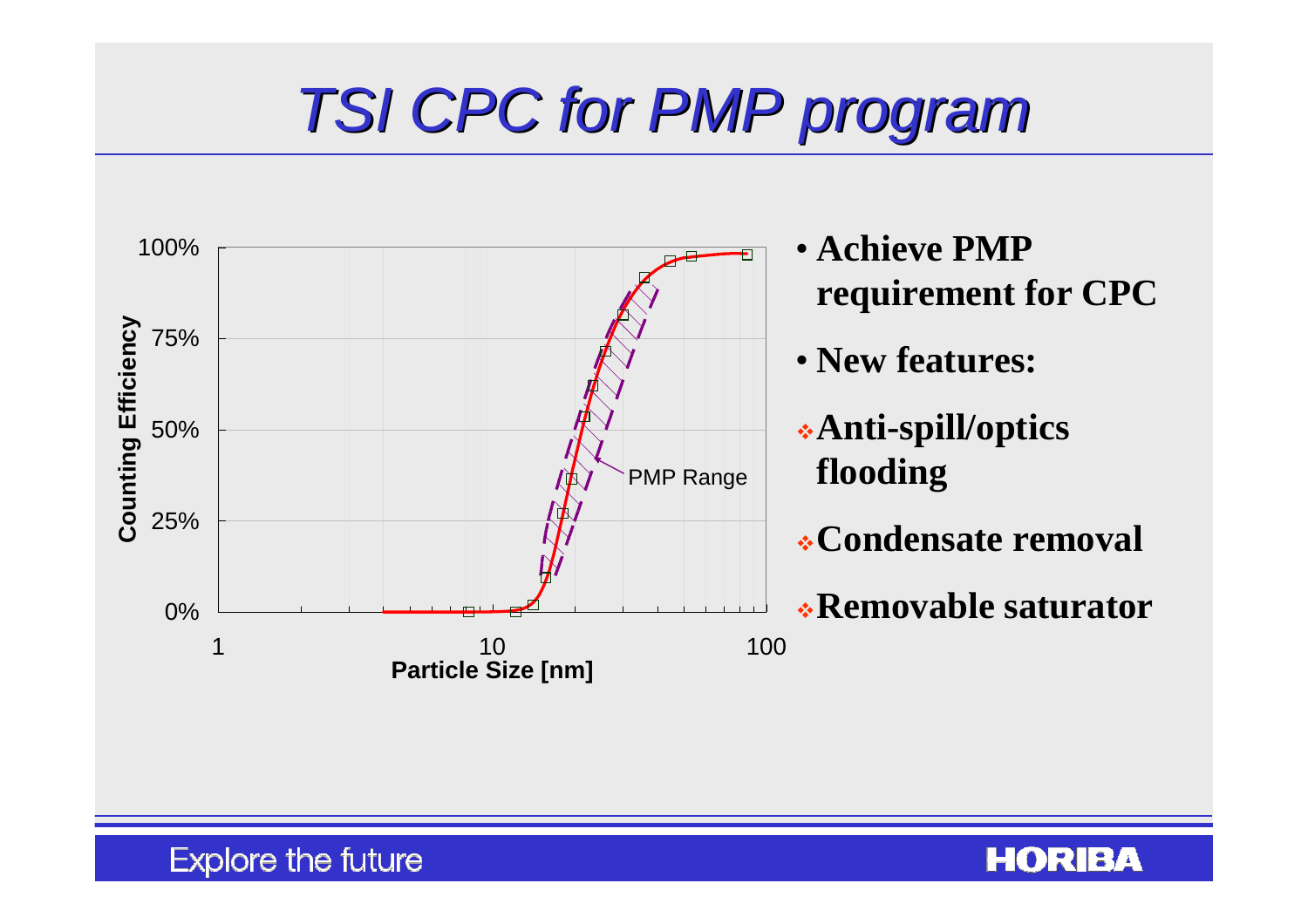## *Main display for control software Main display for control software*



- **Automated functions**
- **Configurable data log**
- **Data log rate up to 5 Hz**
- **Real-time dilution ratios**
- **Easy to operate**

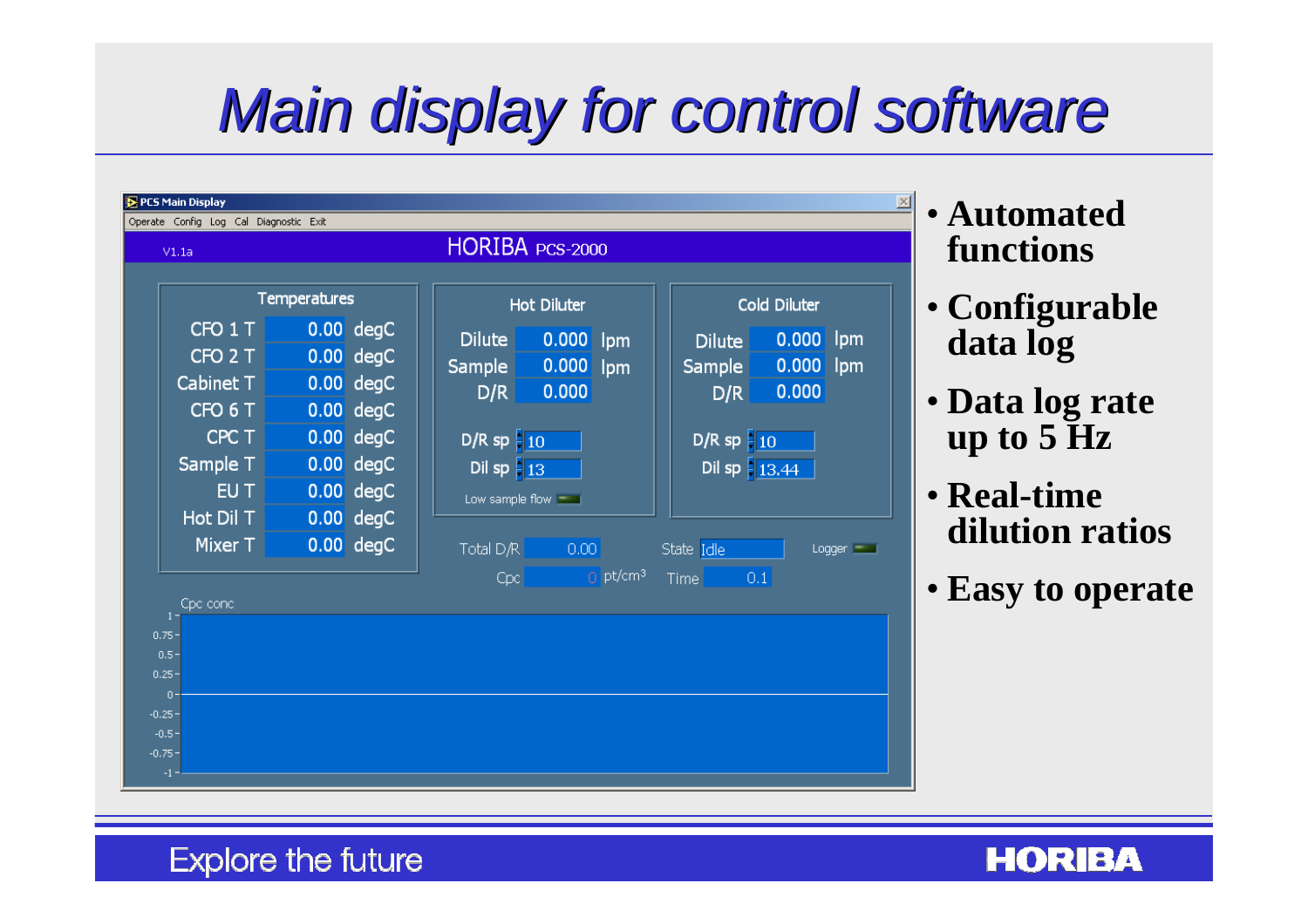### *Performance of SPCS Performance of SPCS*

*Dilution ratio Dilution ratio* 



•**SPCS operated at the normal measurement condition, all temperatures set at expected values**

- •**SPCS dilution ratios against those measured with a HC analyzer**
- •**Good accuracy on the SPCS, n ormally in**  ± **3%**
- •**Accuracy n ot decreasing with the increase of dilution ratios**
- •**Real-time dilution ratio**
- •**More accurate emission data could be obtained from the real-time dilution ratio**

#### **Explore the future**

#### **HORIBA**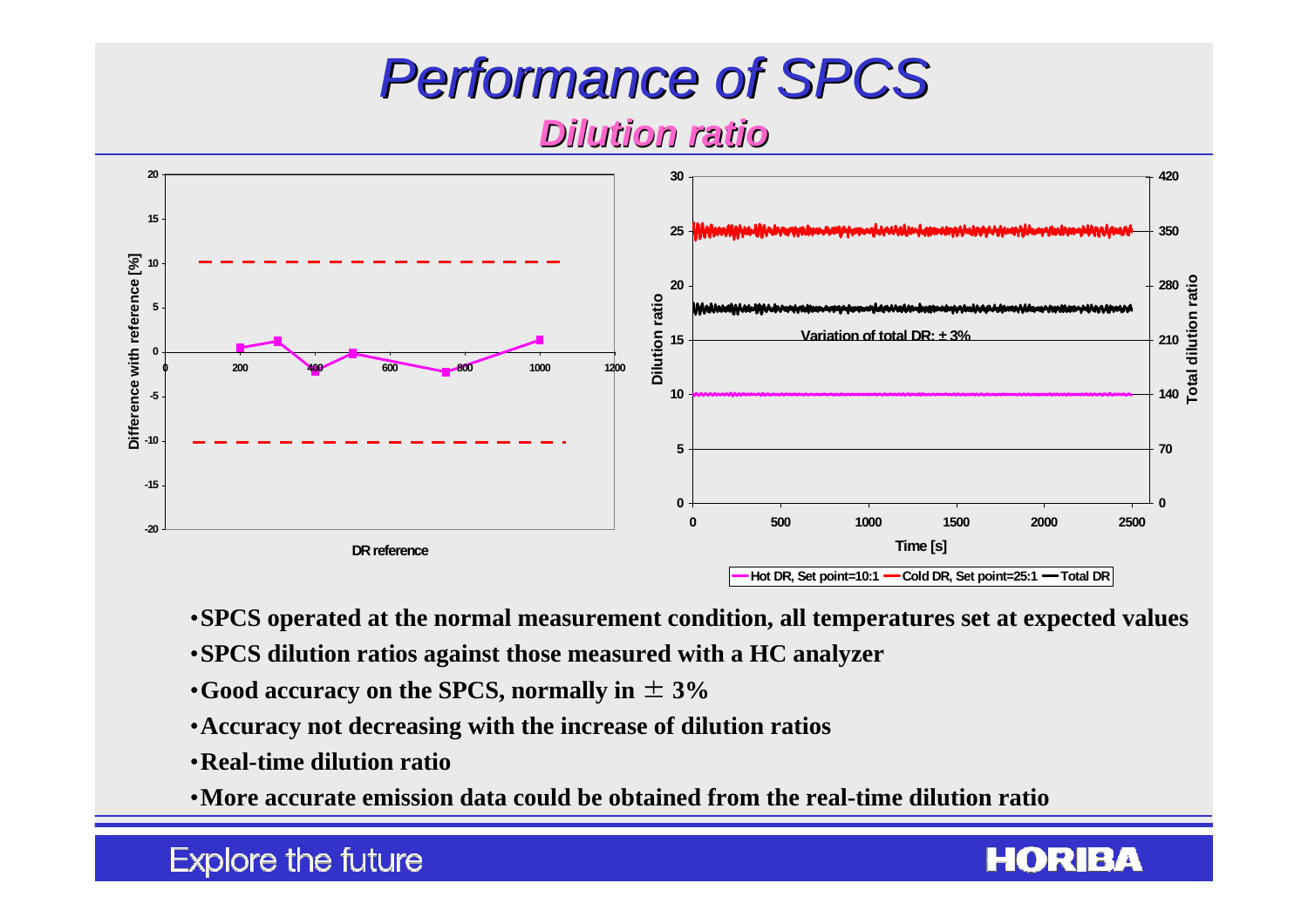### *Performance of SPCS Performance of SPCS*

*Remove efficiency of Evaporation unit (EU) (Calibrated with C Remove efficiency of Evaporation unit (EU) (Calibrated with C40H82)*



- •**EU temperature controlled at 320 ºC**
- •**EU with a cold dilution**
- •**High remove efficiency for C40 particles > 99%**

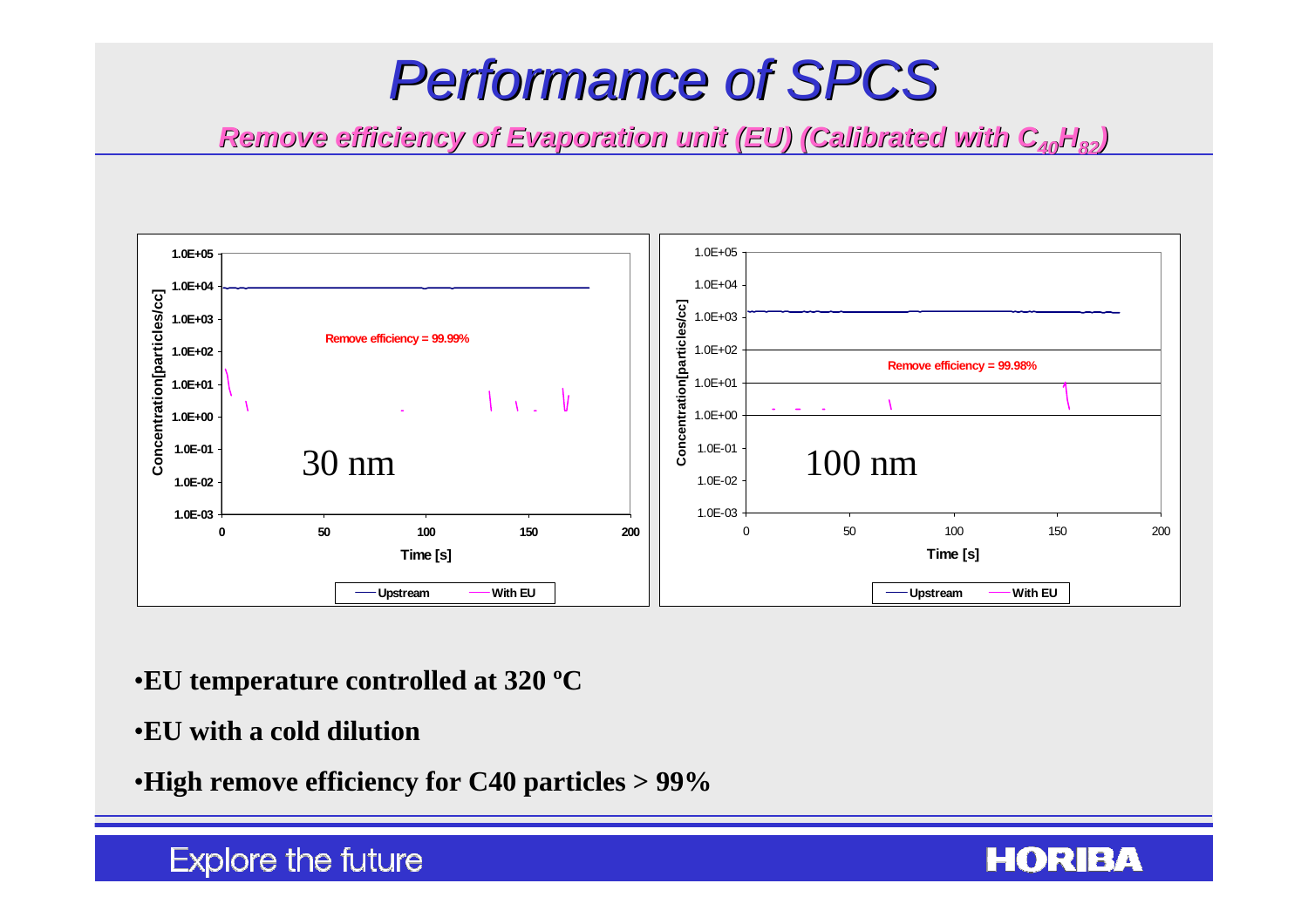### *Performance of SPCS Performance of SPCS*

*Penetration for solid particles (NaCl) Penetration for solid particles (NaCl)*



•**SPCS operated at normal measu ring condition, and all temperatures set at expected values**

**HORIBA** 

- •**Diluted size distribution similar to the raw size distribution**
- •**High penetration with solid particles, even at high dilution ratio**
- •**Over all penetration > 95%**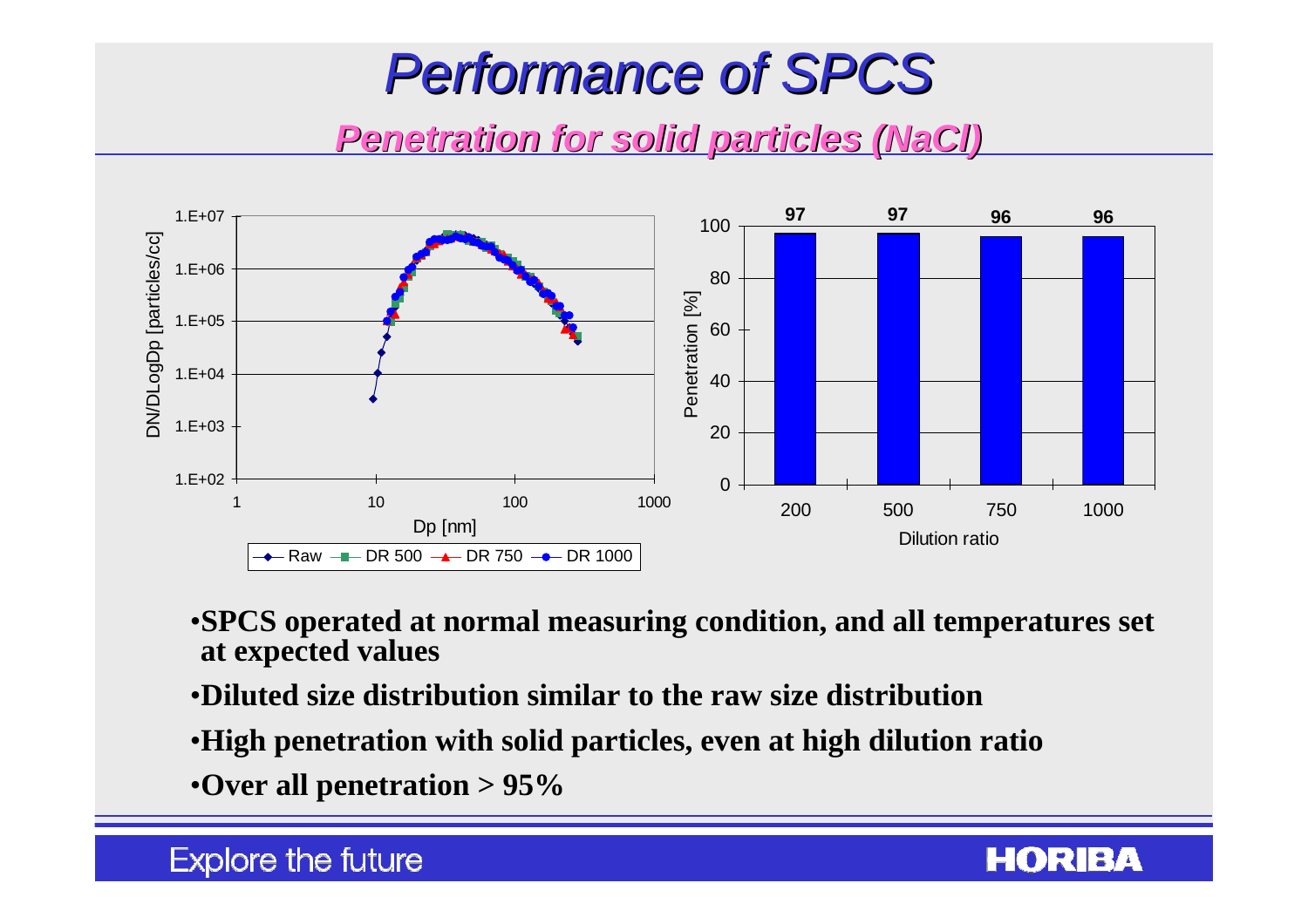## *Vehicles in test Vehicles in test*

#### a ka **Gasoline Gasoline**

- **1999 Ford Windstar, auto transmission**
- **3.8 L, EGR, SFI**
- **Three-Way Catalyst (TWC)**
- **Ultra low emission**
- **California emission standard**
- **Robot driver in emission tests**

### **Fuel**

 **California Phase II** ¾ **< 2.2% oxygen**

#### **Diesel**

- **1998 VW Beetle, manual transmission**
- **1.9 L TDI**
- **Diesel oxidation catalyst only**
- **California emission standard**
- **Human driver in emission tests**

### **Fuel**

- **Certified fuel**
	- ¾ **Sulfur < 300 ppm in mass**

### Note: TSI CPC 3010 with 10 nm cutoff size in vehicle tests

#### **Explore the future**

#### **HORIBA**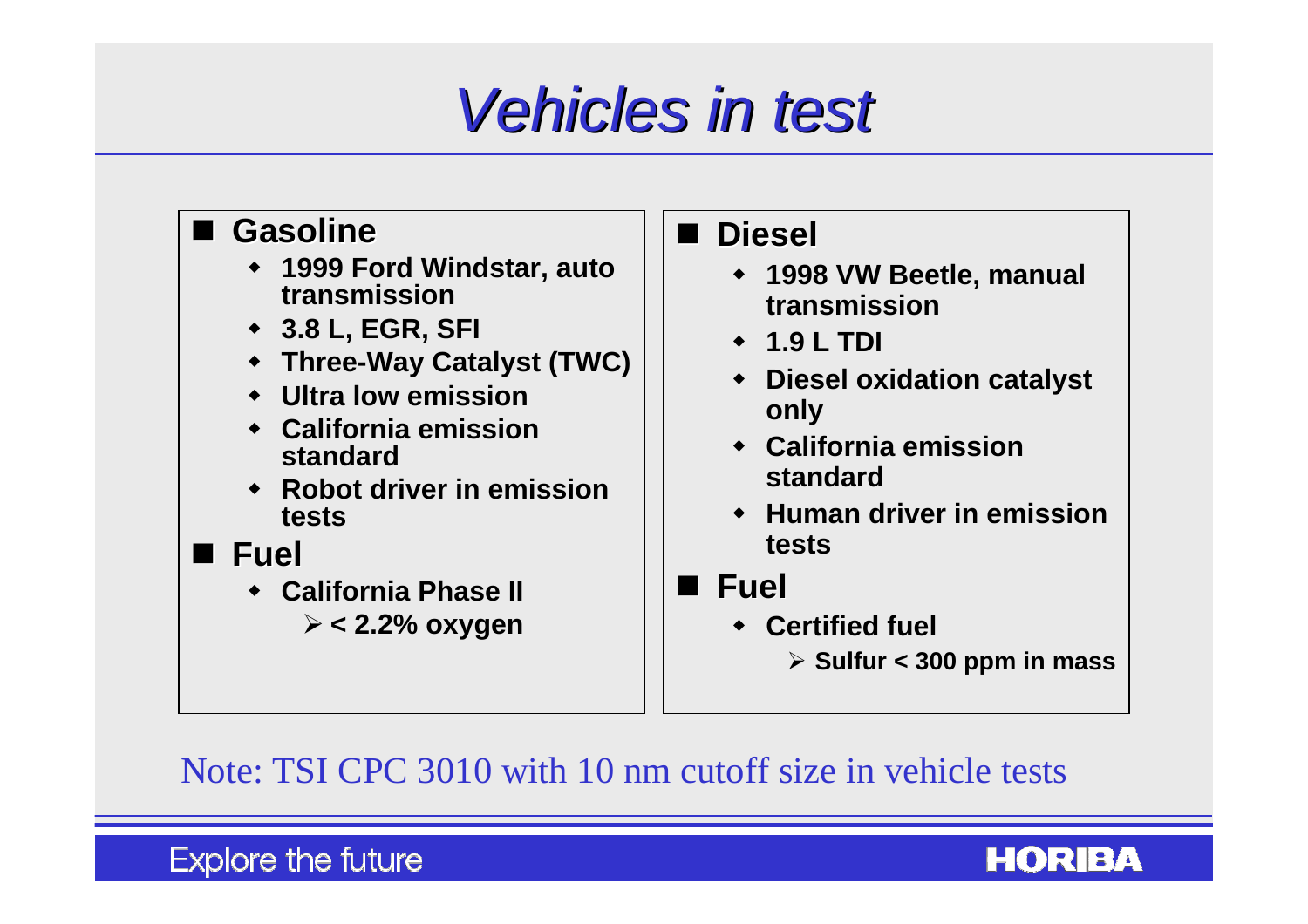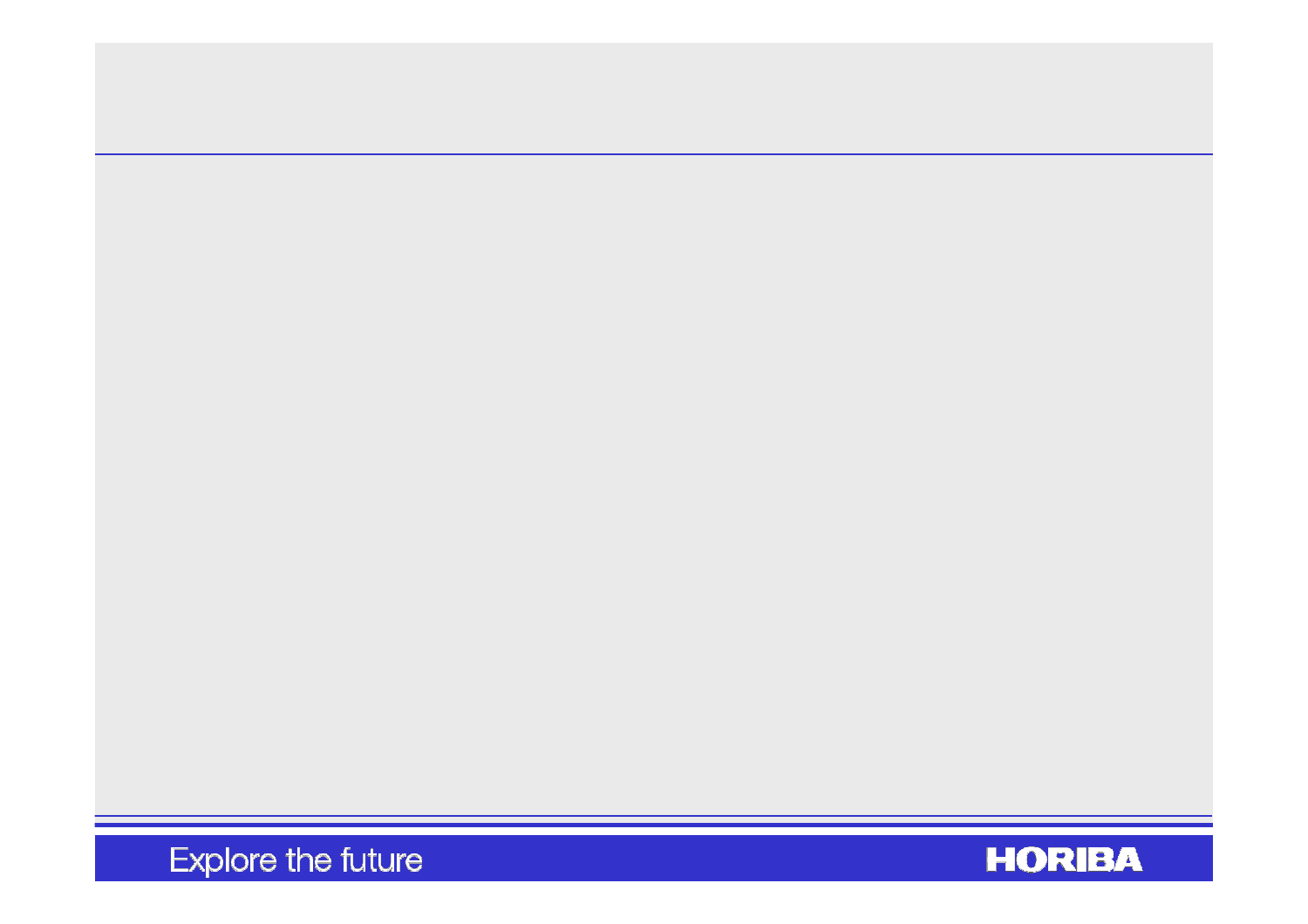### *Gasoline vehicle Gasoline vehicle*



- •**Solid particle emission strongly depends on test cycles**
- •**Max. number emission is observed in EPA ftp75**
- •**The max. emission (EPA ftp) is factors 6 higher than the min. emission (EPA HWFET)**

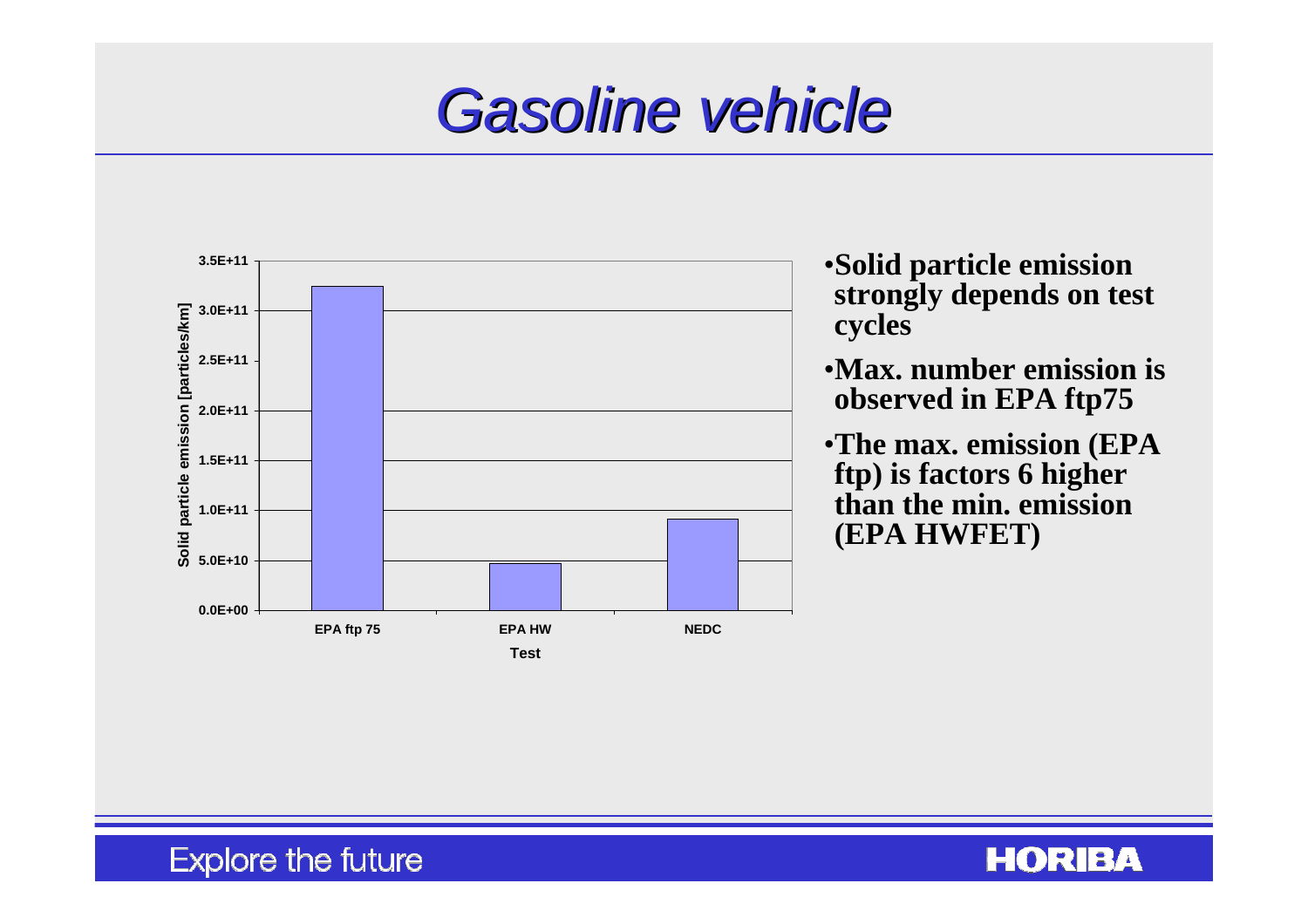### *Vehicle test Vehicle test*

*Diesel vehicle (1998 VW) Diesel vehicle (1998 VW)*



- •**Comparing to Gasoline vehicle, no large amount of solid particles emitted during engine start and warm up on diesel**
- •**Higher concentration observed during hard acceleration**
- •**Concentration decreasing during deceleration**
- •**Good repeatability**

**Day III, Speed • Good sensitivity** 

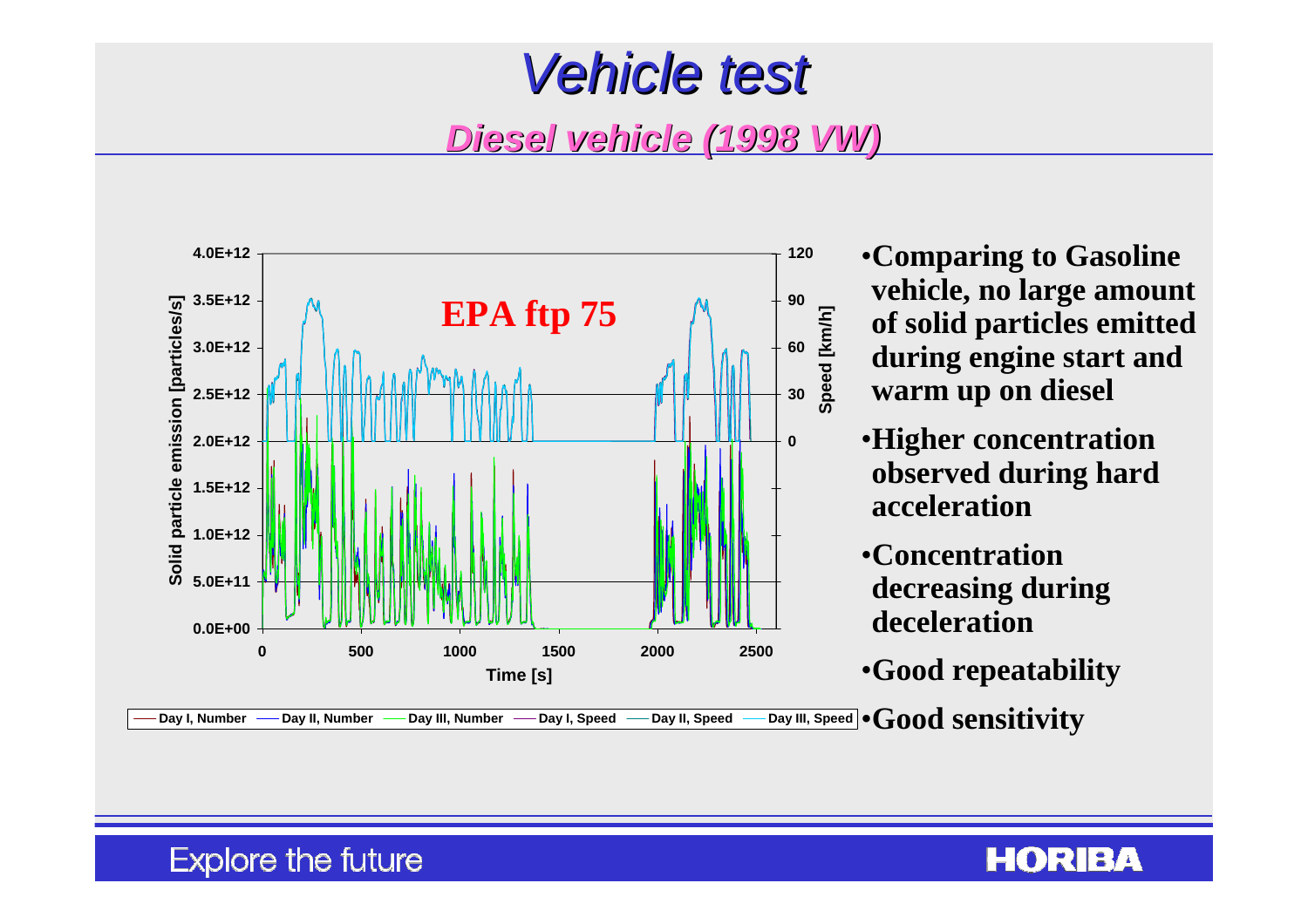### *Vehicle test Vehicle test*

*Solid particle emission and variation on SPCS (1998 VW)* 



- •**Good repeatability on instrument and vehicle**
- •**Day to day variation within**  ± **3.5 %**
- •**EPA ftp showing max. solid particle emission**
- •**Solid particle emission less dependent of test cycles on diesel**
- •**Solid particle emission from diesel with Diesel oxidation catalyst is over factors 100 higher than the gasoline tested in the study**

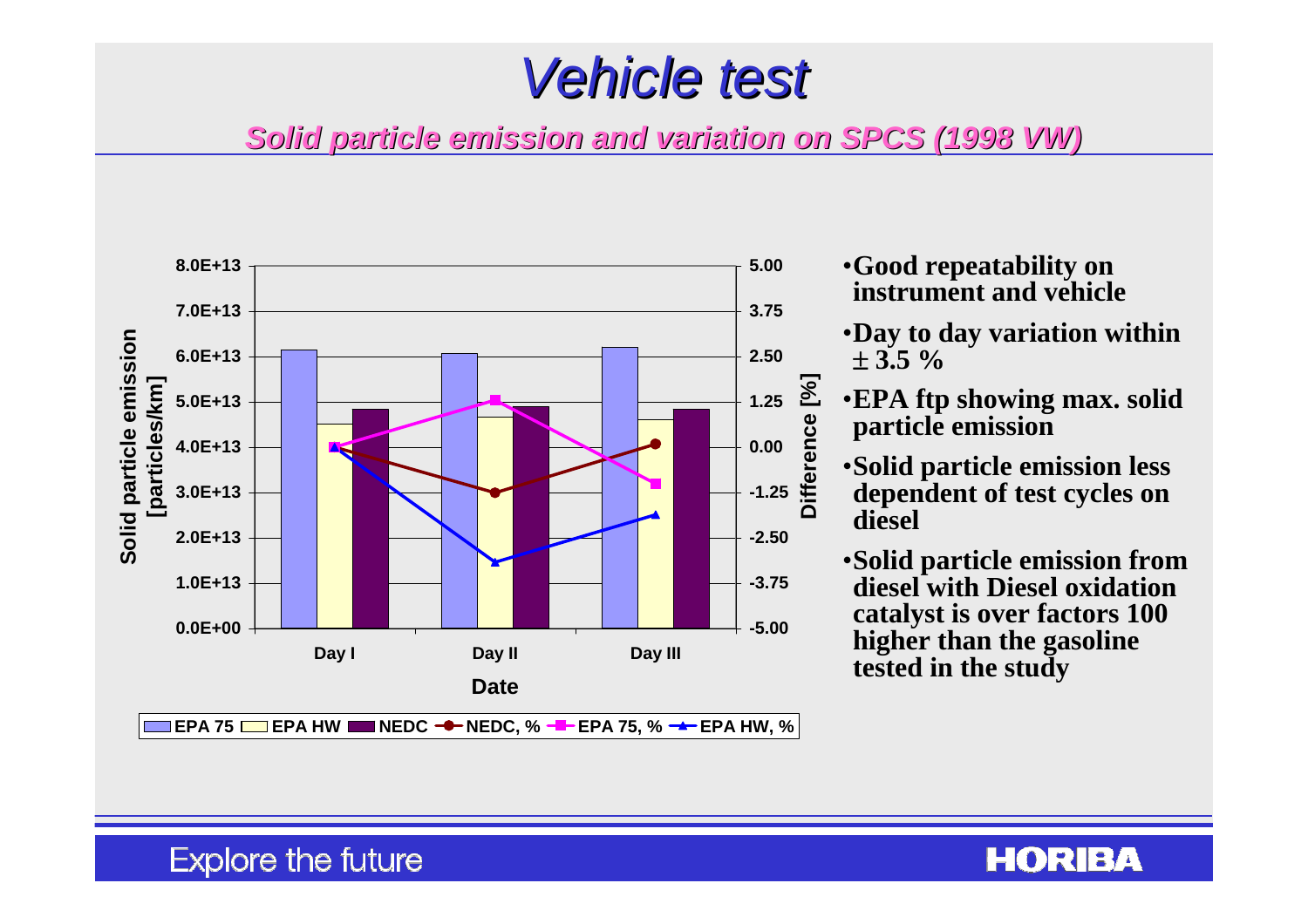### *Conclusion I Conclusion I*

- **recommendation:**
	- ٠ *Error of dilution ratio < 10%*
	- *Remove efficiency of EU for 30 nm C40 > 99%*
	- *Penetration for solid particles > 90% Penetration for solid particles > 90%*
- **Many functions on the SPCS have been automated. It is easy to operate**
- **The major objectives have been achieved; however, The major objectives have been achieved; however, the design of the SPCS could be optimized the design of the SPCS could be optimized**
- The SPCS shows good repeatability on solid particle **measurement measurement**
- **□ It can be used on vehicles and engines with different technologies**

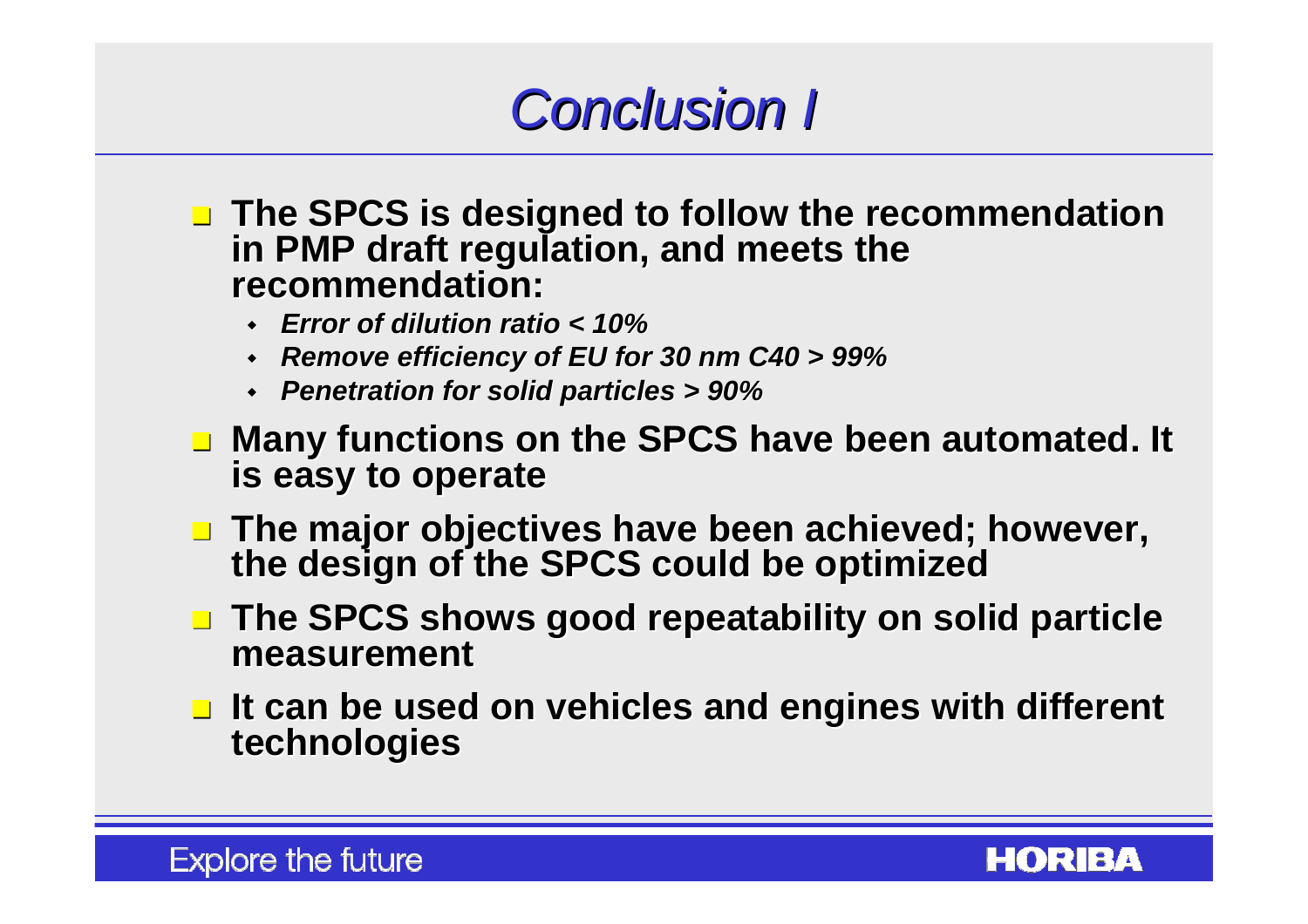### *Conclusion II Conclusion II*

- Solid particle emission on gasoline strongly depends<br>
on the test cycle, but not on diesel
- The tested gasoline vehicle emits solid particles in order of 10<sup>11</sup> particles/km while the diesel vehicle with diesel oxidation catalyst emits in order of 10<sup>13</sup> solid<br>particles in the same test cycle
- Large number of solid particles were observed during hard acceleration on both gasoline and diesel; particle<br>emissions decrease quickly while gasoline and diesel<br>were decelerating or approaching a constant speed
- **□ Gasoline vehicle emits large fraction of solid particles<br>during engine start and warm-up, but not on diesel** during engine start and warm-up, but not on diesel
- $\blacksquare$  More solid particles emit in EPA ftp 75 test cycle from both gasoline and diesel. It may be due to cold and hot<br>starts, and more acceleration events involved

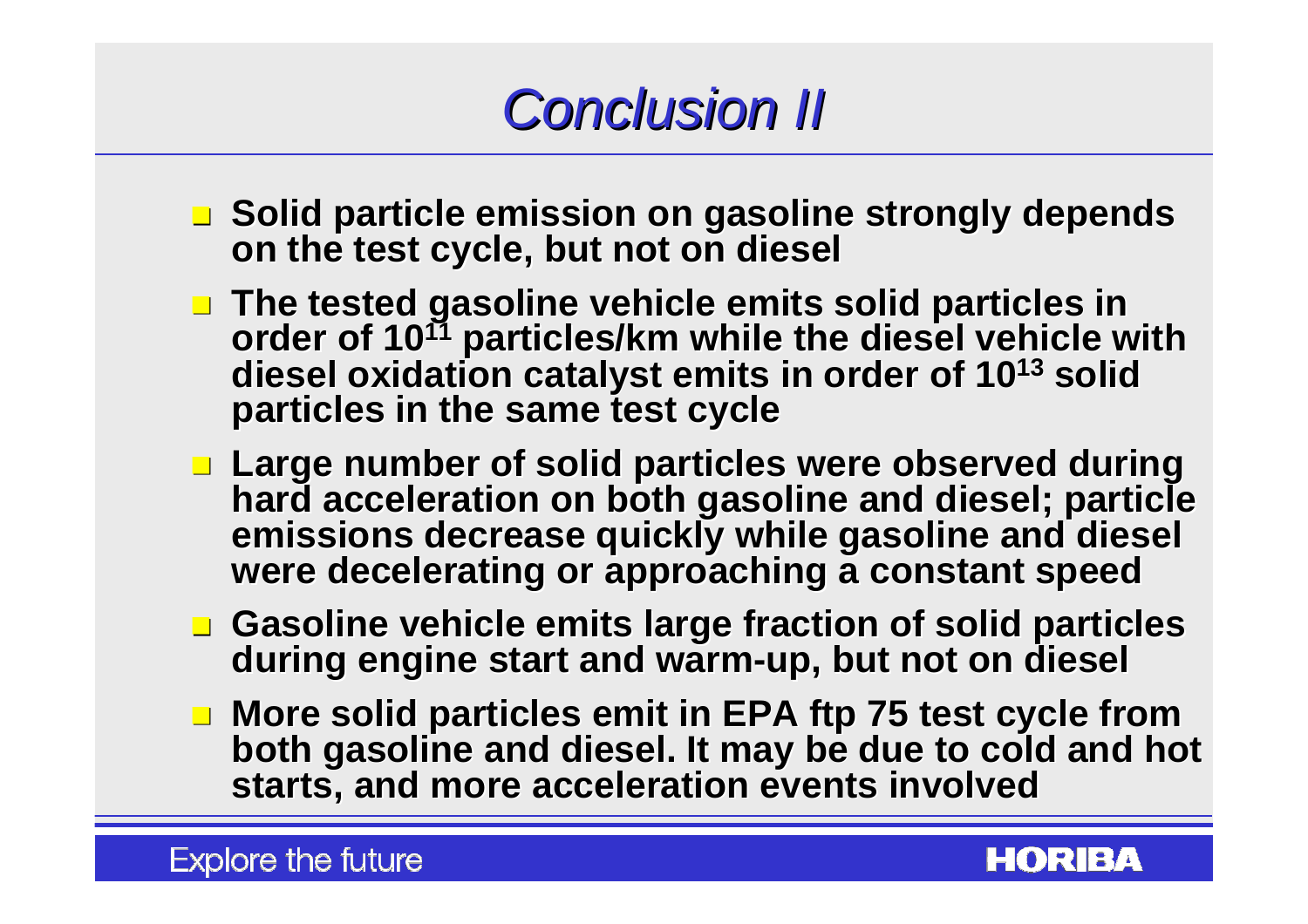### *Future plans Future plans*

- □ Test SPCS at National Traffic Safety and **Environmental Laboratory (NTSEL, Japan) as<br>a part of PMP Inter Lab Correlation Exercise**
- **Evaluate at different laboratories Evaluate at different laboratories**
- Optimize based on the test results
- **<b>□ TSI and HORIBA are collaborating on future particle measurement systems**
- **2006 SAE Papers, with more details from 2006 SAE Papers, with more details from ILCE**